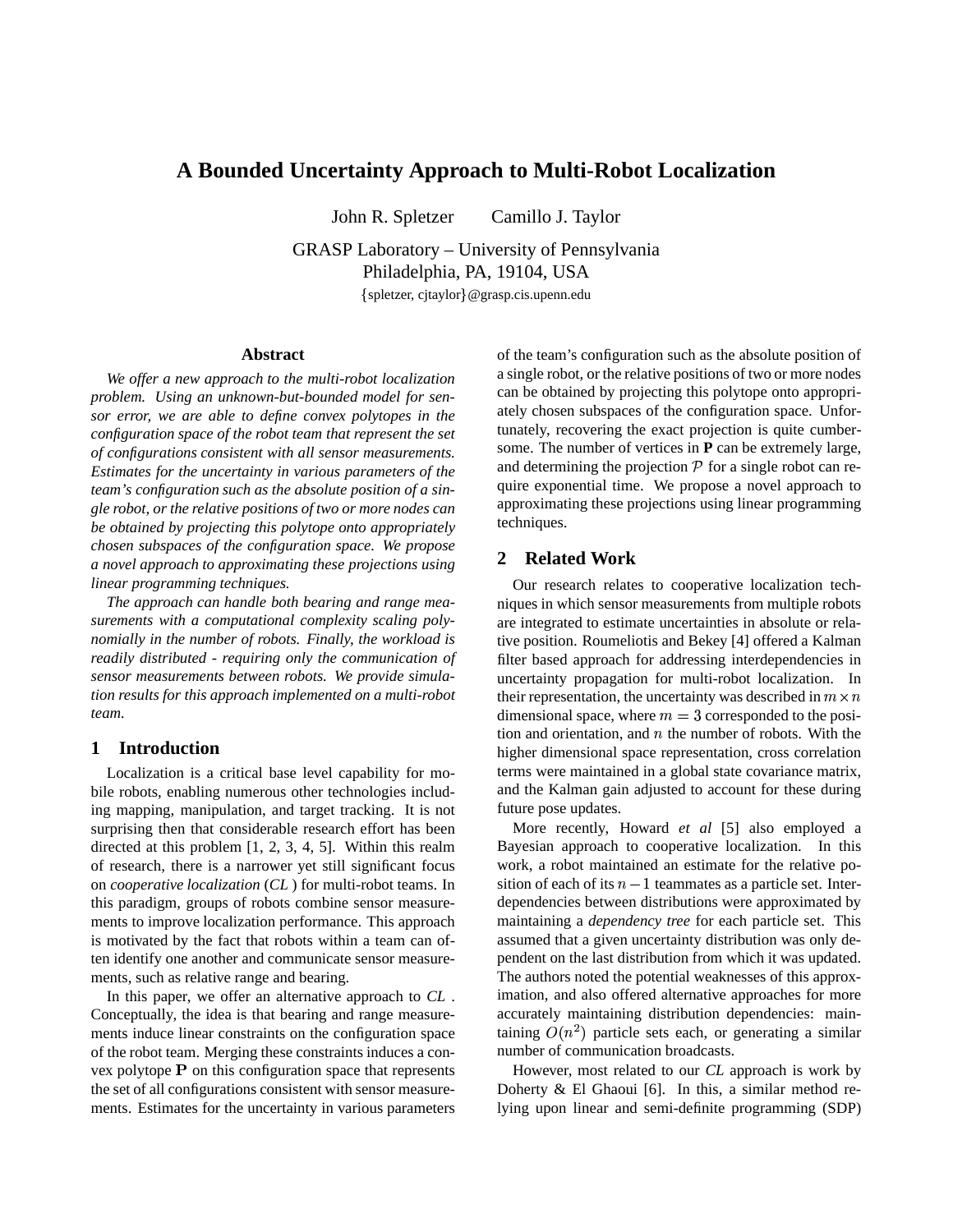techniques was used to estimate the positions of nodes in a wireless network from sensor measurements when the positions of some of the nodes were known *a priori*. In contrast to our approach, the objective was not recovering the position uncertainty region, but obtaining point estimates for the node positions. This was accomplished by bounding the feasible set with a rectangle. Such an approach can yield an arbitrarily bad estimate of the uncertainty region. Our *CL* approach augments this work by offering a method to recover the true uncertainty region arbitrarily well. Additionally, through the use of our inside-outside (IO) approximation techniques we are able to obtain a tight convergence bound.

# **3 Generating Sensor Constraints**

The proposed approach relies upon modeling the bearing and range measurements obtained by the robots as linear constraints on the configuration of the robot team. This section focuses on the transformations required to realize this. It should be noted that while the methods presented below emphasize constraint generation in  $\mathbb{R}^2$ , they are extendable to  $\mathbb{R}^3$ .

Let  $x_i, x_j \in \mathbb{R}^2$  represent the positions of robots  $i, j$  relative to some common reference frame. Again in a slight abuse of notation, we also let  $x_i$  denote the *i*th robot itself. We assume each of our  $n$  robots is equipped with sensors allowing it to measure bearing and possibly range to another robot with bounded error. We let  $\alpha_{ij}$  and  $r_{ij}$ represent the bearing and range measurements taken by  $x_i$ to  $x_j$ . We further assume that each agent is able to infer its orientation  $\theta$  with respect to a specified reference direction with bounded error. This can be accomplished in a distributed fashion via a local sensor (*e.g.* a compass) or cooperatively by propagating orientation uncertainty across coordinate frames as in [7]. No assumptions are made regarding the homogeneity of sensors used or of the sensors' performance.



Figure 1: Bearing (left) and range measurements on the plane. Assuming bounded error models, these define two and four constraints, respectively. While bearing measurements translate directly, range measurements must be linearized over the bounds of bearing uncertainty.

Bearing measurements translate directly into linear con-

straints. Consider Figure 1a. Assuming bounded error in bearing measurements,  $\alpha_{12}$  defines an uncertainty sector formed by the rays  $[x_1, \alpha_{12} + d\alpha_1]$  and  $[x_1, \alpha_{12} - d\alpha_1]$ . Here  $d\alpha_1$  reflects the uncertainty in both bearing and orientation  $(\theta)$  measurements. Note that the bounds on bearing error are simply inflated to account for uncertainty in orientation. Denoting  $\alpha_{max} = \alpha_{12} + d\alpha_1, \alpha_{min} = \alpha_{12} - d\alpha_1,$ the uncertainty region is defined by the linear inequality constraints

$$
(x_2 - x_1) \sin \alpha_{min} + (y_1 - y_2) \cos \alpha_{min} \leq 0
$$
  

$$
(x_1 - x_2) \sin \alpha_{max} + (y_2 - y_1) \cos \alpha_{max} \leq 0
$$

For range measurements, the procedure is only slightly more complicated. We retain the same two inequality constraints for the bearing measurements, and add two additional constraints associated with the bounds on our ranging error. These range constraints are inherently non-linear, however in many situations they can be adequately approximated by linear inequalities. Assume that the true range measurement can be bounded by  $r_{min} \leq r_{12} \leq r_{max}$ . Combining this with the bearing constraints results in an annular sector of uncertainty  $U$ , as illustrated in Figure 1b. By choosing two linear constraints orthogonal to  $\alpha_{12}$  and supporting to the extreme points of  $U$ , we generate a new uncertainty region  $\hat{U}|U \subset \hat{U}$ . This is reflected in Figure 2. The corresponding constraints can then be written as



Figure 2: Range constraints are approximated using linear constraints orthogonal to  $\alpha_{12}$  and supporting to the original uncertainty region.

$$
(x_2 - x_1) \cos \alpha_{12} + (y_2 - y_1) \sin \alpha_{12} \leq r_{max}
$$
  
\n $(x_1 - x_2) \cos \alpha_{12} + (y_1 - y_2) \sin \alpha_{12} \leq r_{min} \cos \alpha_{12}$ 

This bounding via linear constraints has the effect of overestimating the original uncertainty region. This overestimation is a function of the original shape of  $U$ , and is governed by the following relationship

$$
\frac{Area(\hat{U})}{Area(U)} = \frac{r_{max}^2 \tan(d\alpha) - r_{min}^2 \sin(d\alpha) \cos(d\alpha)}{(r_{max}^2 - r_{min}^2)d\alpha}
$$

which indicates that as  $d\alpha$  becomes large or when  $r_{min} \approx$  $r_{max}$ , our overapproximation can become significant. Several examples can be found in Figure 3. However, for a wide range of measurements this overapproximation amounts to only several percent. For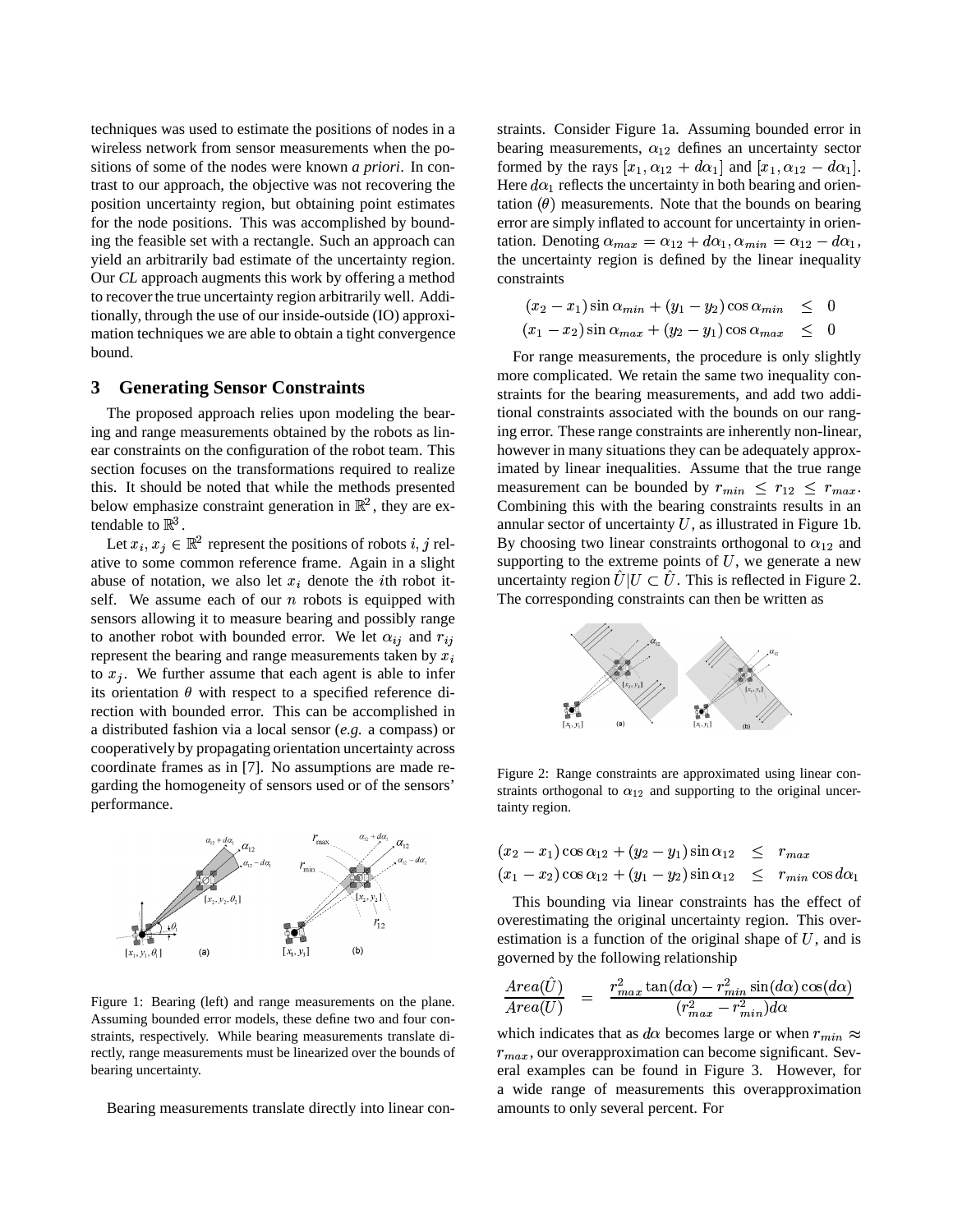

Figure 3: Approximating range-bearing constraints. The examples reflect range uncertainties of  $\pm 5{\text -}10\%$ , with bearing uncertainties of  $\pm 5{\cdot}10^{\circ}$ . Low range and high bearing uncertainties admit greater overestimation of the uncertainty region.

# **4 The Localization Approach**

Let  $\mathcal{C} \subset \mathbb{R}^{(m \cdot n)}$  denote the configuration space of our robot team. Let  $\vec{x} = [x_1, ..., x_n] \in \mathcal{C}$  denote the current configuration of the ensemble. Note that  $\vec{x}$  is simply the concatenation of the position vectors of the  $n$  robots, and  $m \in \{2,3\}$  denotes the dimension of these position vectors. With this representation, bearing and range sensor measurements can be modeled as linear constraints on  $\vec{x}$ , as described in the previous section. By concatenating these constraints, we obtain a system of linear inequalities of the form  $A\vec{x} \leq b$ , where  $A \in \mathbb{R}^{l \times (m \cdot n)}$  represents the sensor constraints.

Implicitly, the matrix **A** induces a polytope  $P \subset C$  on the configuration space of the formation which corresponds to the set of all configurations consistent with the sensor measurements.

Key to our approach is the concept of projection. The projection  $\pi : \mathbb{R}^{(m,n)} \to \mathbb{R}^k$  is defined as

$$
\pi(\vec{x}) = \mathbf{D}\vec{x} \tag{1}
$$

where the projection matrix  $\boldsymbol{D}$  maps the configuration vector  $\vec{x}$  from  $\mathbb{R}^{m \cdot n}$  to  $\mathbb{R}^k$ . Typically the dimension k will be relatively small. For our purposes, we are interested in projections of the form

$$
\pi_i(\vec{x}) = x_i \tag{2}
$$

$$
\pi_{ij}(\vec{x}) = x_i - x_j \tag{3}
$$

which correspond to the position of  $x_i$ , and the relative positions of  $x_i$  and  $x_j$ , respectively. Other useful projections can be imagined.

This notion of projection can be extended to describe the



Figure 4: A polytope **P** in  $\mathbb{R}^3$  and its  $\mathbb{R}^2$  projection  $\mathcal{P}$  (shaded polygon).  $\mathcal P$  can be approximated by solving multiple linear programming problems - each yielding an extreme point  $v^*$  on the polytope and its supporting hyperplane. The projections of these correspond to half-spaces in  $\mathbb{R}^2$ . Intersecting these generates a bounding approximation  $\mathcal{P}^+$  to the true projection.

process of projecting a region  $P$  onto a  $k$ -dimensional subspace.

$$
\mathcal{P} = \Pi(\mathbf{P}) = \{\pi(\vec{x}) | \vec{x} \in \mathbf{P}\}\tag{4}
$$

The exact projection  $P$  can actually be obtained using general algorithms for projecting a  $d$  dimensional polytope onto a  $k$  dimensional subspace, such as [8]. Unfortunately, such approaches run in exponential time in the number of variables for the worst case. We offer our own extreme point/convex hull based approach which exploits linear programming techniques and offers a similar running time. However, it also has the very beneficial attribute that at each iteration of the algorithm, upper and lower bound estimates for the true projection are recovered. These estimates are refined after each iteration, allowing it to be employed as an approximation algorithm which runs in polynomial time.

# **5 Approximating the Projection**

In outlining the concepts behind our approximation algorithm, we refer to Figure 4. In this example, the polytope  $P \in \mathbb{R}^3$  is projected onto  $\mathbb{R}^2$  generating the projection  $P$  (shaded polygon). For our purposes, generating the true projection  $P$  is computationally too expensive. Instead, our approximation approach chooses a search direction and finds the maximum extent of  $P$  in this direction.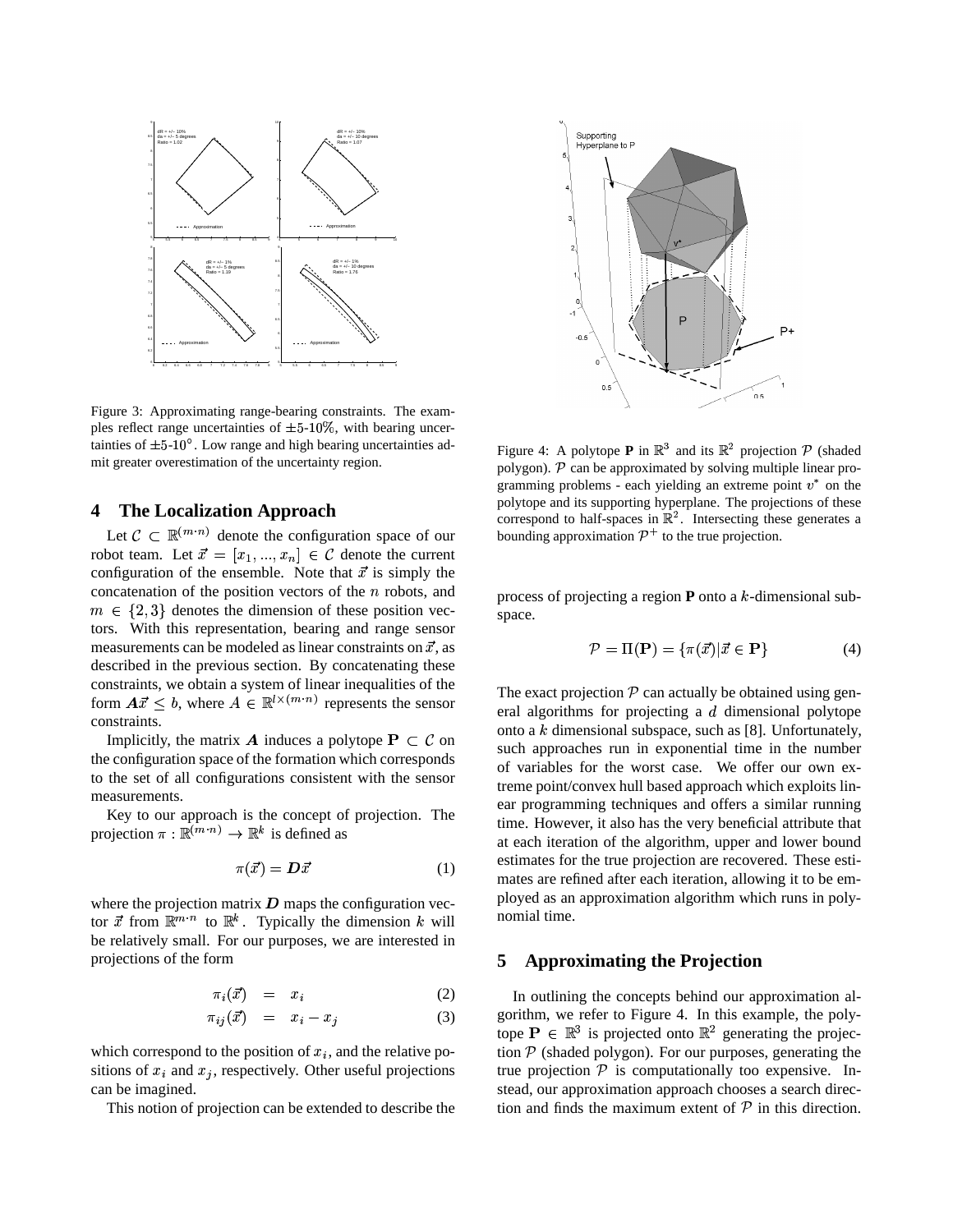This amounts to solving the linear programming problem

$$
\max_{x} c_i^T \vec{x} \tag{5}
$$
\n
$$
\mathbf{A}\vec{x} \le b
$$

where  $c_i$  corresponds to the search direction, and is chosen parallel to the projection subspace (*i.e.*  $c_i \in Span(\mathbf{D}^T)$ ).  $\binom{T}{1}$ .  $\frac{P}{H}$ 

The solution to this linear programming problem yields a vertex  $v_i^* \in V$  in direction  $c_i$  and its supporting hyperplane  $H_i$ , where  $V \subseteq \mathbf{P}$  are the extreme points of  $P$ . The projection of  $H_i$  induces a half-space constraint on the subspace under consideration. By repeating this process for several search directions, we obtain an approximation  $\mathcal{P}^+$  for the true projection by intersecting these half-spaces. This is denoted by the dashed polygon in Figure 4. Note that  $\mathcal{P}^+$ is guaranteed to bound the true projection  $P$ .

#### **6 Observations on the Approximation**

Recall that the true projection  $P$  will typically not be recovered using our approach, and must be approximated from a limited number of searches on **P**. We can generate an upper bound estimate  $\mathcal{P}^+$  from the projected hyperplanes. Let  $V^{\dagger}$  denote the set of projected extreme points corresponding to different solutions of the linear programming problem in Equation 5. These are represented by the grey vertices in Figure 5. Similarly let  $\mathcal V$  and  $\mathcal V^+$  represent the vertices of the true projection  $P$  and the bounding approximation  $\mathcal{P}^+$ , respectively.



Figure 5: Set hierarchy generated through projection estimates.  $\mathcal{P}^+$  and  $\mathcal{P}^-$  correspond to upper and lower bounds to the true set projection  $P$ .

Note that  $V^-\_V$ , *i.e.* the projected vertices  $V^-$  are a subset of the true projection's vertex set  $\mathcal V$ . This means we can also construct a lower bound estimate  $\mathcal{P}^-$  for  $\mathcal P$ from the convex hull of  $V^-$ . This formalizes a set hierarchy  $P^- \subset \mathcal{P} \subset \mathcal{P}^+$  from which we define the following performance metrics to quantify the closeness of our approximation.

$$
\Delta \mathcal{P} = Area(\mathcal{P}^+ \setminus \mathcal{P}^-) \tag{6}
$$

$$
PR = \frac{Area(\mathcal{P}^-)}{Area(\mathcal{P}^+)} \tag{7}
$$

Here  $\Delta \mathcal{P}$  corresponds to the absolute difference in the area of the two convex sets, whereas the *performance ratio*  $PR$  corresponds to the relative difference in projection area. Either metric can be used as a termination criterion on the number of search directions. Since we generate upper  $(\mathcal{P}^+)$  and lower  $(\mathcal{P}^-)$  bounds of the projection estimate at each iteration, we can think of the two as corresponding to each iteration, we can think of the two as corresponding to primal-dual problems, and where our  $\Delta P$  corresponds to the duality gap of the solution.

# **7 Choosing Search Directions**

Each iteration of Equation 5 runs in polynomial time in the number of robots and sensor measurements. As a consequence, the number of search directions used to approximate  $P$  should be minimized. A straightforward approach would be to choose a maximum allowable number of iterations, and uniformly discretize the search space. We offer ations, and uniformly discretize the search space. We offer<br>an alternative maximin approach for our  $\Delta P$  metric. Successive search directions are chosen to maximize the mincessive search directions are chosen to maximize the min-<br>imum possible reduction in  $\Delta P$ . This will also allow us imum possible reduction in  $\Delta P$ . This will also allow us<br>to characterize the convergence performance for our  $\Delta P$ metric.

#### **7.1 Initialization**

Convergence characteristics for our performance metrics will be strongly dependent on the initial estimates for  $P^+$ and  $P^-$ . Our initialization scheme provides the following performance bounds after only four search iterations:

1. A 2-approximation for the performance ratio ( $PR<sub>4</sub>$  =  $(0.5)$ 

2. 
$$
\Delta \mathcal{P}_4 \leq Area(\mathcal{P})
$$

Again, let  $V, V^+, V^-$  denote the vertex sets for  $P, P^+, P^-$ , respectively. The initialization process is then described in Figure 6.

Our initial search direction  $c_1 \in Span(\mathbf{D}^T)$  can be chosen randomly without affecting the convergence analysis.  $\binom{T}{k}$  can be cho-The second search direction  $c_2$  is then chosen opposite to 1. As a result, we are guaranteed to recover two vertices in the true projection  $V$ . This is reflected in Figure 6(ab). At this point, the set  $\mathcal{P}_2^-$  will be the line segment  $\overline{v_1v_2}$ , and  $\mathcal{P}_2^+$  a band formed from the two projected hyperplanes. The next two search directions  $c_3$ ,  $c_4$  are chosen orthogonal to the feasible set  $\mathcal{P}_2^-$  and with  $c_4 = -c_3$ , as shown in Figure 6(c-d). Such a strategy essentially ensures that the first four searches will recover four vertices in  $\mathcal V$ . There is a "degenerate" case where only three vertices will be recovered. This occurs when one side of the true projection corresponds to a side of  $\mathcal{P}^+$  as described in Figure 7. Such an occurrence is only possible for projections where the vertices of one edge are both minimal and maximal for a given search direction. Regardless, we show that the convergence bounds hold for the degenerate case as well.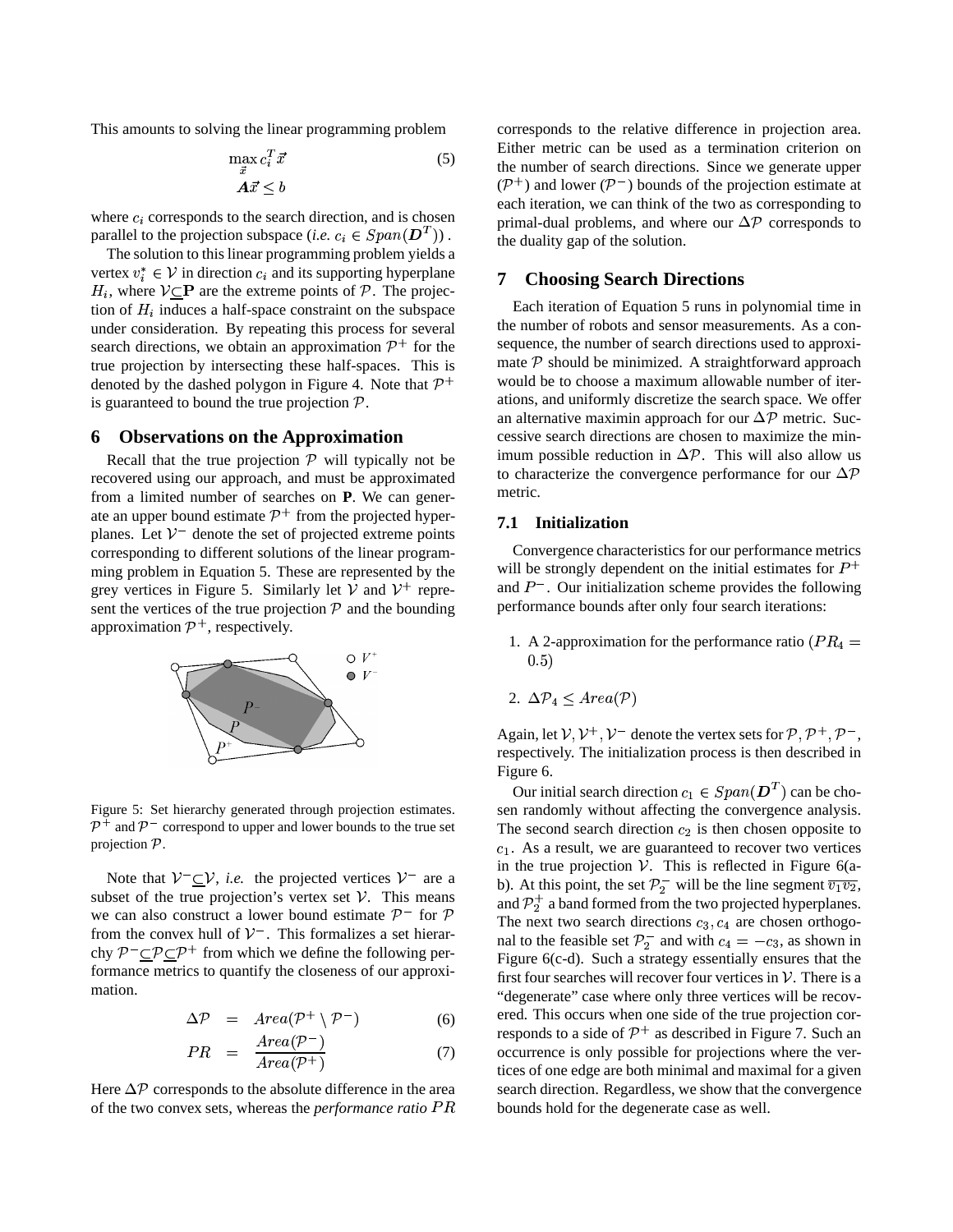

Figure 6: Initializing  $\mathcal{P}^+$  and  $\mathcal{P}^-$ . After 4 searches,  $\mathcal{P}^+ = 2\mathcal{P}^-$ .



Figure 7: An example of a "degenerate" initialization, where only 3 vertices of  $V$  are recovered. Convergence bounds also hold for this case.

**Lemma 7.1.** After 4 searches,  $A^+=2A^-$  where  $A^+$ and  $\mathcal{A}^-$  correspond to  $Area(\mathcal{P}^+)$  and  $Area(\mathcal{P}^-)$ , respec*tively.*

*Proof.* There are two cases: the degenerate case, where three projection vertices are recovered (Figure 7), and the standard case described in Figure 6. In the former case,  $\mathcal{P}^-$  is denoted by a triangle inscribed within the parallelogram  $\mathcal{P}^+$ . Since the base of the triangle must coincide with one of the sides of the parallelogram, the latter must have exactly twice its area. In the standard case, we have a quadrilateral  $\mathcal{P}^-$  inscribed within a parallelogram  $\mathcal{P}^+$ . However, referring to Figure 6d we see that the line segments  $\overline{v_1v_2}$ ,  $v_1^+v_2^+$ ,  $v_3^+v_4^+$  are parallel, and the standard case  $\frac{1}{2}, \frac{1}{2}, \frac{1}{2}, \frac{1}{3}, \frac{1}{3}, \frac{1}{4}$  are paramet, and the standard case case. П

Lemma 7.1 provides our 2-approximation bound for PR, and since our set hierarchy is governed by PR, and since our set hierarchy is governed by  $P^{-} \subseteq P \subseteq P^{+}$ , we also obtain our bound for  $\Delta P$ . This is a P. This is a significantly better result than if a bounding rectangle were recovered, which can provide an arbitrarily bad initialization.

#### **7.2 Choosing Subsequent Search Directions**

Referring to Figures 6 and 7, we see that after initial-Referring to Figures 6 and 7, we see that after initial-<br>ization, the set  $\Delta P = P^+ \setminus P^-$  will correspond to disjoint triangular regions. The search strategy continues by joint triangular regions. The search strategy continues by considering each triangle that forms  $\Delta \mathcal{P}$ . In Figure 8(a), this would correspond to the 4 triangles ABE, ADH, BCF and CDG. Each of these can be thought of as a prospective search region where  $P$  is poorly defined. Our search strategy then proceeds as follows:

- 1. Determine the prospective search region of greatest area.
- 2. Choose a search direction  $c^{\perp}$  normal to the corresponding edge of  $\mathcal{P}^-$ .
- 3. Solve Equation 5 with  $c = c^{\perp}$ .
- 4. Refine estimates for  $\mathcal{P}^+$  and  $\mathcal{P}^-$  accordingly.

The is illustrated in Figure 8. Using such a strategy allows us to bound the number of searches necessary to recover  $P$  as a function of the number of its vertices  $V$ .



Figure 8: Generating projection approximations: after initialization, subsequent search directions explore the largest disjoint region where the projection is poorly defined (a-b), and  $\mathcal{P}^+$  and  $\mathcal{P}^$ are updated accordingly(c).

**Lemma 7.2.** *By choosing search directions normal to the*  $edges$  *of search regions, all of the vertices*  $V$  *of the projection*  $P$  *can be recovered in at most*  $2|V|$  *searches.* 

*Proof.* Referring to Figure 9, there are four possible outcomes from exploring a search region. In each search we will either:

- a. Locate a new vertex in  $\mathcal{V}$ , and as a consequence increase the number of search regions by one
- b. Locate a new vertex in  $\mathcal{V}$ , while maintaining the number of search search regions.
- c. Locate a vertex already in  $V^-$ , while eliminating the search region.
- d. Locate a new vertex in  $\mathcal V$  already in  $\mathcal V^+$ , while eliminating the search region.

Since we can only discover  $|V|$  vertices, we can create no more than  $|V|$  additional search regions - each of which will subsequently be eliminated with a single search, for a maximum of  $2|V|$  searches. □

This is of significance, as it shows that our approach is deterministic and will not create an unbounded number of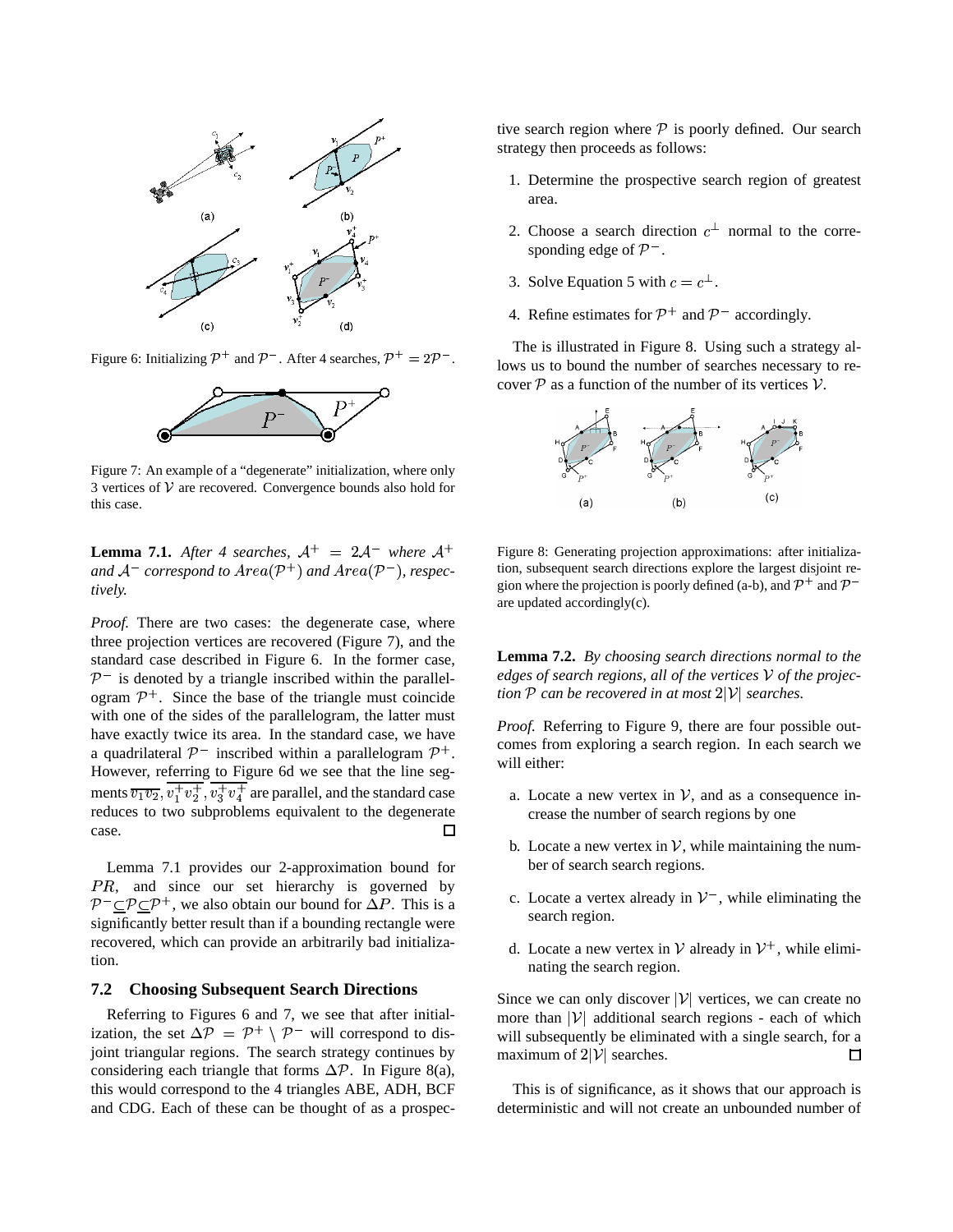

Figure 9: The possible outcomes from exploring a search region between  $\mathcal{P}^+$  and  $\mathcal{P}^-$ . At most one additional search region is added as a consequence of locating a new vertex in the actual projection  $P$ , or the search region is itself eliminated. This bounds the number of searches necessary to recover  $P$  to  $2|\mathcal{V}|$ .

vertices in approximating  $P$ . At any given time in the approximation algorithm,  $|{\cal V}^+| \leq 2|{\cal V}| \leq 2|{\cal V}^-|$ . Unfortunately,  $|V|$  can grow exponentially with the number of constraints and problem dimension. This means that recovering all of the vertices of  $P$  is typically not an attractive option. However, we can characterize the performance of option. However, we can characterize the performance of this search strategy against both our  $PR$  and  $\Delta P$  approximation metrics.

**Lemma 7.3.** *Let*  $ABE \in \mathcal{P}^+ \setminus \mathcal{P}^-$  *represent a search region where is poorly defined. Choosing a search direction normal to edge AB will increase*  $P^-$  *and decrease*  $\mathcal{P}^+$  *so the area of search region ABE will be reduced by at least a factor of 4.*

*Proof.* Referring to Figure 10, searching normal to edge  $\overline{AB}$  will yield projections of an extreme point and hyperplane parallel to  $AB$ . The new projected extreme point  $F$  must lie somewhere in  $ABE$ .  $F$  then corresponds to a (potentially new) vertex in  $\mathcal{V}^-$ , and the intersection of the projected hyperplane with the edge segments  $AE$  and  $BE$ corresponds to new vertices in  $V^+$ . The regions  $ABH$  and EGI then correspond to areas that will be added to  $\mathcal{P}^$ and removed from  $\mathcal{P}^+$ , respectively. Recall our definition and removed from  $P^+$ , respectively. Record  $\Delta P$  and letting  $h_1 = h - h_2$  we obtain

$$
\Delta \mathcal{P}_{i+1} = \mathcal{P}_{i+1}^+ - \mathcal{P}_{i+1}^-
$$
 this,  

$$
= \mathcal{P}_i^+ - \frac{1}{2} \overline{AB}(h - h_1) - \mathcal{P}_i^- - \frac{1}{2} \overline{AB} \frac{h_1^2}{h}
$$

Differentiating this with respect to  $h_1$  and setting equal to zero, we see that the expression is *maximized* for  $h_1$  $h_2 = \frac{1}{2}h$ , which will provide worst case convergence. The remaining area of the original  $ABE$  which remains can be

determined as follows:

$$
\frac{Area_{new}}{Area_{old}} = \frac{ABE - ABH - EGI}{ABE}
$$
\n
$$
= \frac{b(h_1 + h_2) - b(h_2) - \frac{bh_1}{(h_1 + h_2)}(h_1)}{b(h_1 + h_2)}
$$
\n
$$
= \frac{h_1 h_2}{(h_1 + h_2)^2} \leq \frac{1}{4}
$$

Figure 10: By projecting normal to the edge in  $\mathcal{P}^-$ , we create two disjoint regions  $ABH$  and  $EGI$ . These will be added to and subtracted from  $\mathcal{P}^-$  and  $\mathcal{P}^+$ , respectively. The net result will reduce the search region area  $ABE$  by at least a factor of 4.

By using this ratio in concert with the bounds established at initialization - and always choosing the largest search region at each search iteration - we can characterize the region at each search iteration - we can characterize the convergence rate of our approach. For our  $\Delta P$  metric, we P metric, we obtain the following result:

**Lemma 7.4.** *The proposed search algorithm converges in the* worst case at a rate of  $1/s<sup>2</sup>$  where *s* denotes the *number of search iterations.*

*Proof.* Letting A denote  $Area(P)$ , after initialization we have:

$$
\Delta \mathcal{P}_4 = Area(\mathcal{P}_4^+ \setminus \mathcal{P}_4^-) \le \mathcal{A}
$$
 (8)

where in the worst case this area is distributed amongst 4 disjoint search regions. After searching these 4 regions regardless of order - we obtain

$$
\Delta \mathcal{P}_8 \le \frac{\mathcal{A}}{4} \tag{9}
$$

by Lemma 7.3. This remaining area will now be distributed across up to 8 search regions in accordance with Lemma 7.2. Thus, in the worst case the number of regions searched doubles in order to reduce the area by a factor of four. From this, for  $s \geq 4$  we obtain the relation

$$
\Delta \mathcal{P}_s \le \frac{\mathcal{A}}{4^{k-2}} = \frac{16\mathcal{A}}{4^k} = \frac{16\mathcal{A}}{2^{2k}} = \frac{16\mathcal{A}}{2^k 2^k} \tag{10}
$$

where  $k = \lfloor \log_2 s \rfloor$ . Noting that  $2^{\lfloor \log_2 s \rfloor} > \frac{s}{2}$ , we obtain

$$
\Delta \mathcal{P}_s \le \frac{64\mathcal{A}}{s^2} = O(\frac{1}{s^2})\mathcal{A}
$$
 (11)

$$
\square
$$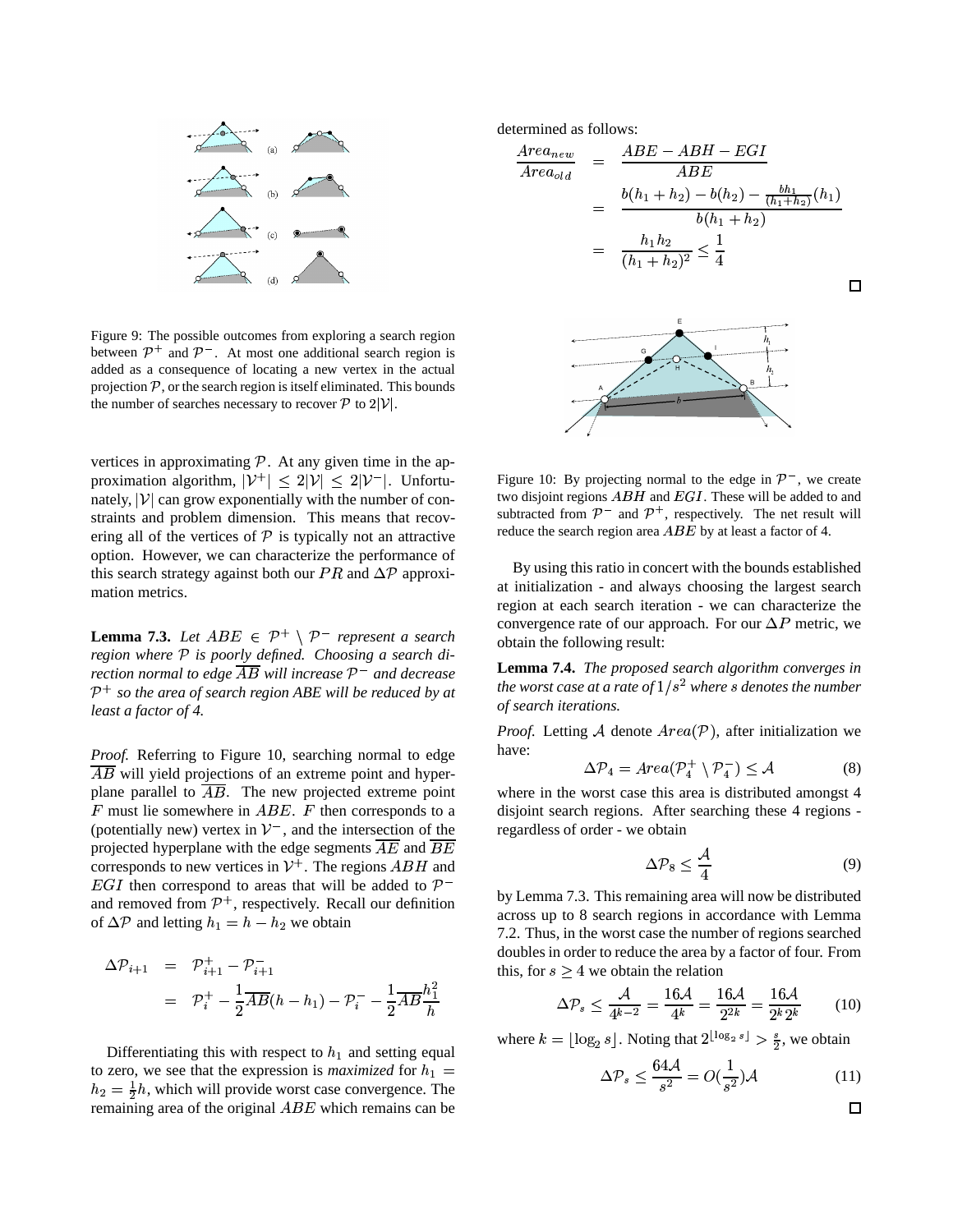Thus, given a normalized tolerance for  $\Delta \mathcal{P}$ , we can determine the worst case number of search iterations  $j$  to retermine the worst case number of search iterations j to re-<br>duce it to a desired value  $\Delta P_i$ . A normalized log-plot of the worst case convergence rate as a function of the number of search iterations is at Figure 11.



Figure 11: Worst case convergence of  $\Delta P$  versus the number of search iterations.

What is most significant about this result is that the convergence rate holds *regardless of the number of robots, sensor measurements, or constraints!* Thus, the complexity of the approach will only scale in accordance with the linear programming portion of the algorithm.

We have obtained similar convergence results for our  $PR$  metric. However, including these would exceed the page requirements for this document. As a summary of the results, we will achieve  $PR$  levels of 0.85, 0.9, 0.95, and 0.99 within 8,12,15, and 30 iterations, respectively.

# **8 Simulation Results**

We implemented a bearings-only localization simulator as a proof-of-concept for our approach. For the sake of expediency, we assumed the sensors to be homogeneous (although this is *not* required). We further assumed that each robot was capable of measuring the bearing to its neighbor in a common reference frame with a tolerance of  $\pm 5$ degrees. The actual error model used in corrupting sensor measurements was a uniform distribution over this same range.

Numerous simulations were run with formation sizes ranging from 5-20 agents. In each of these, we contrasted the performance of our search approach vs. a uniformly discretized search technique. Results from a sample simulation with 12 agents can be found in Figures 12-13.

Here, the common localization frame is relative to the reference robot. Since we are localizing to a scale (bearings-only), a second robot's  $x$  coordinate was chosen to represent the formation scale. Thus, although there were 12 robots the optimization was constrained to 21 variables. Additionally, the sensor range was constrained so that only



Figure 12: Localization of a robot formation. The true position of each agent is reflected by the circle. The surrounding polygons reflect the uncertainty region for each robot's position. The star reflects the centroid of this polygon, which can be used as a point estimate for robot position if necessary.

a robots immediate neighbors were visible. As a result, multiple frame (and as a result uncertainty) transformations were necessary from the reference frame to the distant edges of the formation. As expected, the uncertainty regions bound the actual position (blue circle) of each robot, and grow dramatically with the number of frame transforms from the reference/scale robots. The centroid of these uncertainty regions (red star) can be used as point estimates for robot positions if required.



Figure 13: Localization of the same formation relative to an alternate reference frame. While localization to a common reference frame may be required for a team level task, individual robots may be more interested in position estimates of their immediate neighbors for local tasks. The choice of which positions to recover can be decided at the robot level.

The only difference between Figures 12-13 is the reference frame from which the estimates were recovered. We do this to emphasize the flexibility of our approach. For a team level task, it may be necessary for each robot to localize relative to a common reference frame (*i.e.* a team leader). In this event, the robots would communicate their sensor measurements, individually estimate their own relative position, and communicate these as necessary. Conversely, a robot may only be interested in recovering position estimates relative to *its own* reference frame.